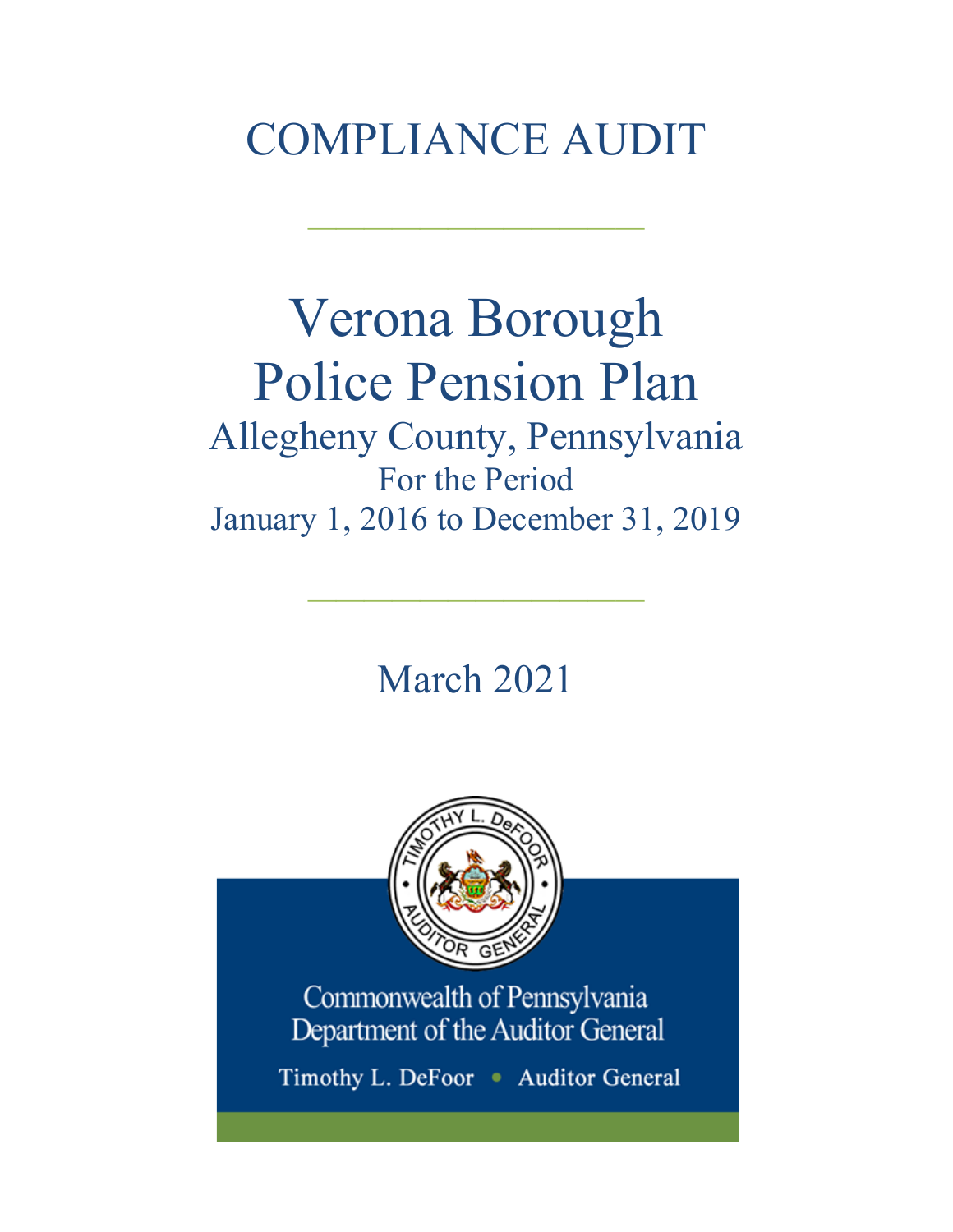

**Commonwealth of Pennsylvania** Department of the Auditor General Harrisburg, PA 17120-0018 Facebook: Pennsylvania Auditor General Twitter: @PAAuditorGen www.PaAuditor.gov

TIMOTHY L. DEFOOR **AUDITOR GENERAL** 

The Honorable Mayor and Borough Council Verona Borough Allegheny County Verona, PA 15147

We have conducted a compliance audit of the Verona Borough Police Pension Plan for the period January 1, 2016 to December 31, 2019. We also evaluated compliance with some requirements subsequent to that period when possible. The audit was conducted pursuant to authority derived from the Municipal Pension Plan Funding Standard and Recovery Act (Act 205 of 1984, as amended, 53 P.S. § 895.402(j)), which requires the Auditor General, as deemed necessary, to audit every municipality which receives general municipal pension system state aid and every municipal pension plan and fund in which general municipal pension system state aid is deposited. The audit was not conducted, nor was it required to be, in accordance with Government Auditing Standards issued by the Comptroller General of the United States. We planned and performed the audit to obtain sufficient, appropriate evidence to provide a reasonable basis for our finding and conclusions based on our audit objectives. We believe that the evidence obtained provides a reasonable basis for our finding and conclusions based on our audit objectives.

The objectives of the audit were:

- 1. To determine if municipal officials took appropriate corrective action to address the findings contained in our prior report; and
- 2. To determine if the pension plan was administered in compliance with applicable state laws, regulations, contracts, administrative procedures, and local ordinances and policies.

Our audit was limited to the areas related to the objectives identified above. To determine if municipal officials took appropriate corrective action to address the findings contained in our prior report, we inquired of plan officials and evaluated supporting documentation provided by officials evidencing that the suggested corrective action has been appropriately taken. To determine whether the pension plan was administered in compliance with applicable state laws, regulations, contracts, administrative procedures, and local ordinances and policies, our methodology included the following: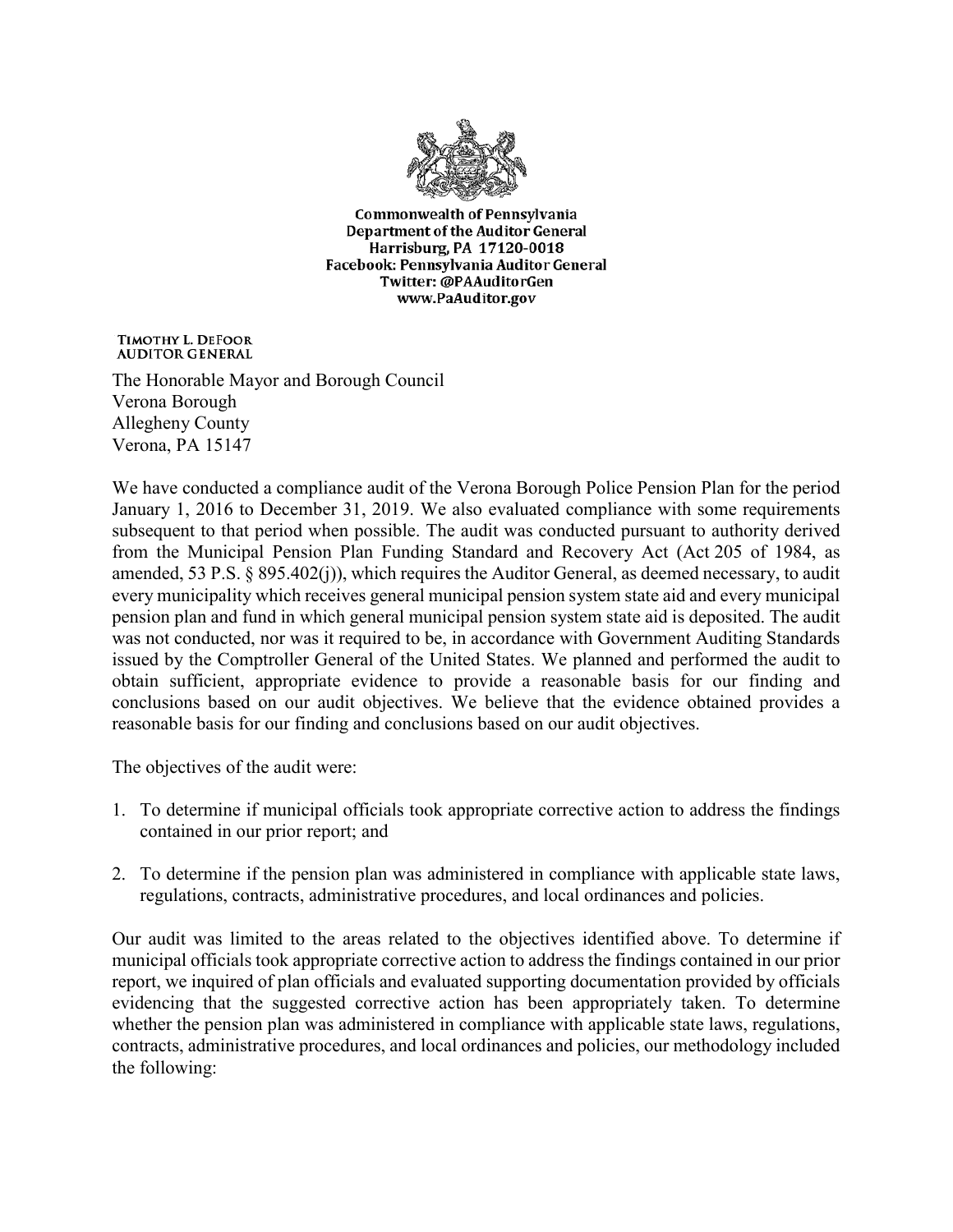- ⋅ We determined whether state aid was properly determined and deposited in accordance with Act 205 requirements by verifying the annual deposit date of state aid and determining whether deposits were made within 30 days of receipt for all years within the period under audit.
- We determined whether annual employer contributions were calculated and deposited in accordance with the plan's governing document and applicable laws and regulations by examining the municipality's calculation of the plan's annual financial requirements and minimum municipal obligation (MMO) and comparing these calculated amounts to amounts actually budgeted and deposited into the pension plan as evidenced by supporting documentation.
- We determined that there were no employee contributions required for the years covered by our audit period due to the fact that employee contributions were appropriately waived by the municipality.
- We determined that there were no benefit calculations prepared for the years covered by our audit period.
- We determined whether the January 1, 2015, January 1, 2017, and January 1, 2019 actuarial valuation reports were prepared and submitted by March 31, 2016, 2018, and 2020**,**  respectively, in accordance with Act 205 and whether selected information provided on these reports is accurate, complete, and in accordance with plan provisions to ensure compliance for participation in the state aid program by comparing selected information to supporting source documentation.

Borough officials are responsible for establishing and maintaining effective internal controls to provide reasonable assurance that the Verona Borough Police Pension Plan is administered in compliance with applicable state laws, regulations, contracts, administrative procedures, and local ordinances and policies. As previously described, we tested transactions, interviewed selected officials, and performed procedures to the extent necessary to provide reasonable assurance of detecting instances of noncompliance with legal and regulatory requirements or noncompliance with provisions of contracts, administrative procedures, and local ordinances and policies that are significant within the context of the audit objectives.

The results of our procedures indicated that, in all significant respects, the Verona Borough Police Pension Plan was administered in compliance with applicable state laws, regulations, contracts, administrative procedures, and local ordinances and policies, except as noted in the following finding further discussed later in this report:

Finding – Partial Compliance With The Prior Recommendation – Failure To Determine, Submit, Budget And Pay The Financial Requirements And Minimum Municipal Obligation Of The Plan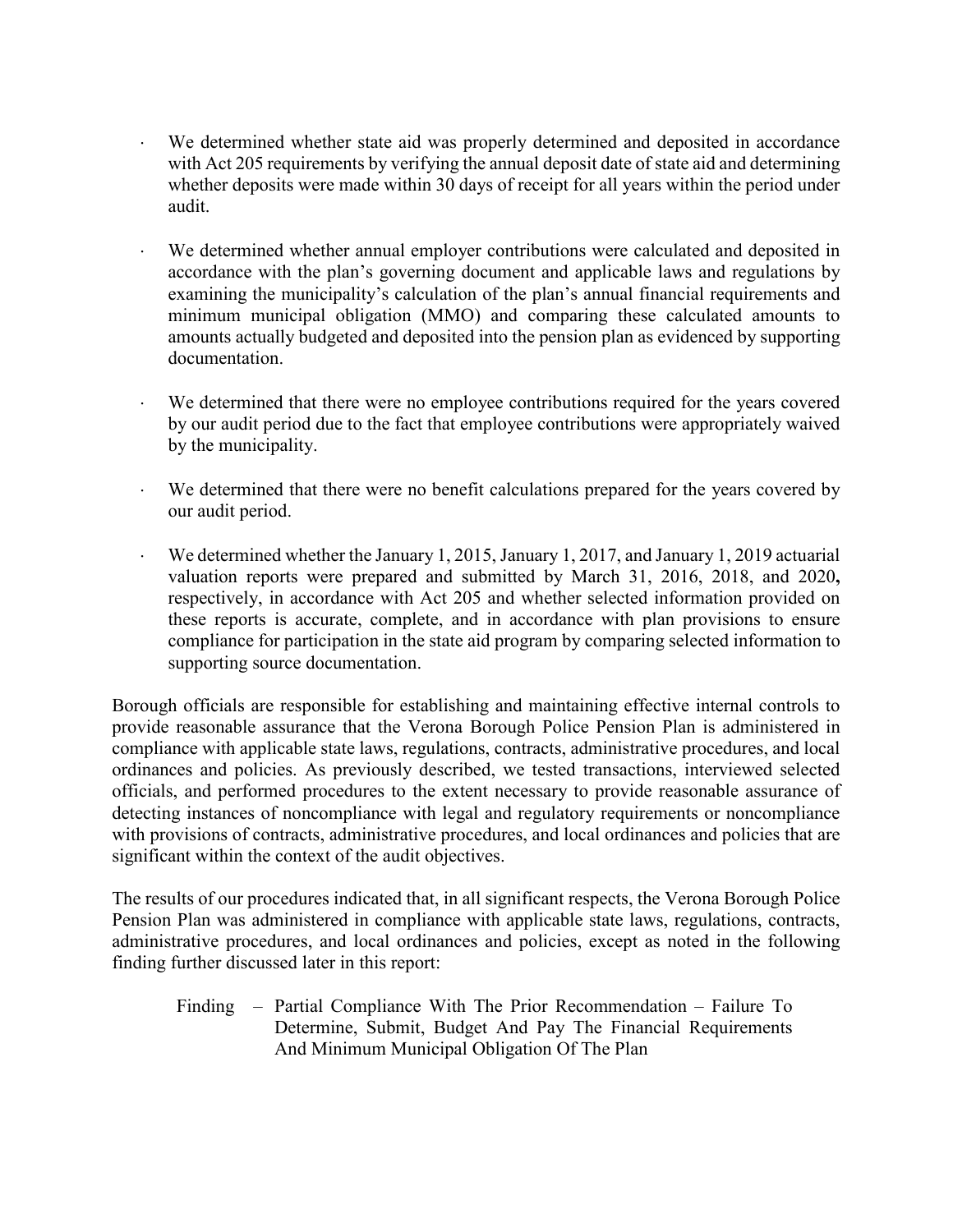The finding contained in this audit report repeats a condition that was cited in our previous report that has not been corrected by borough officials. We are concerned by the borough's failure to correct this previously reported finding and strongly encourage timely implementation of the recommendation noted in this audit report.

The accompanying supplementary information is presented for purposes of additional analysis. We did not audit the information or conclude on it and, accordingly, express no form of assurance on it.

The contents of this report were discussed with officials of Verona Borough and, where appropriate, their responses have been included in the report. We would like to thank borough officials for the cooperation extended to us during the conduct of the audit.

Timothy L. DeFoor

March 5, 2021 Timothy L. DeFoor Auditor General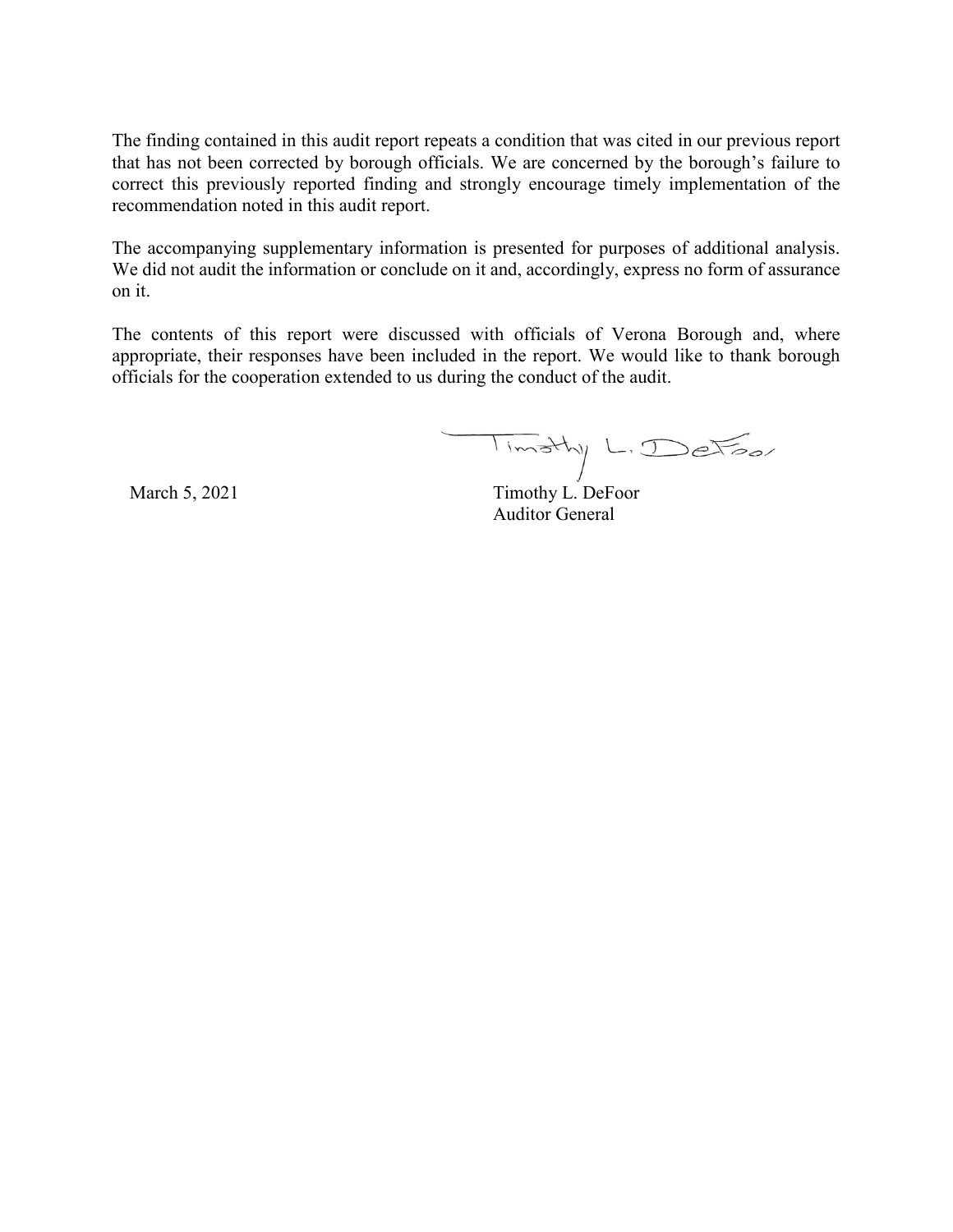## **CONTENTS**

|                                                                                                                                     | Page |
|-------------------------------------------------------------------------------------------------------------------------------------|------|
|                                                                                                                                     |      |
|                                                                                                                                     |      |
| Finding and Recommendation:                                                                                                         |      |
| Finding – Partial Compliance With Prior Recommendation – Failure To<br>Determine, Submit, Budget And Pay The Financial Requirements |      |
|                                                                                                                                     |      |
|                                                                                                                                     |      |
|                                                                                                                                     |      |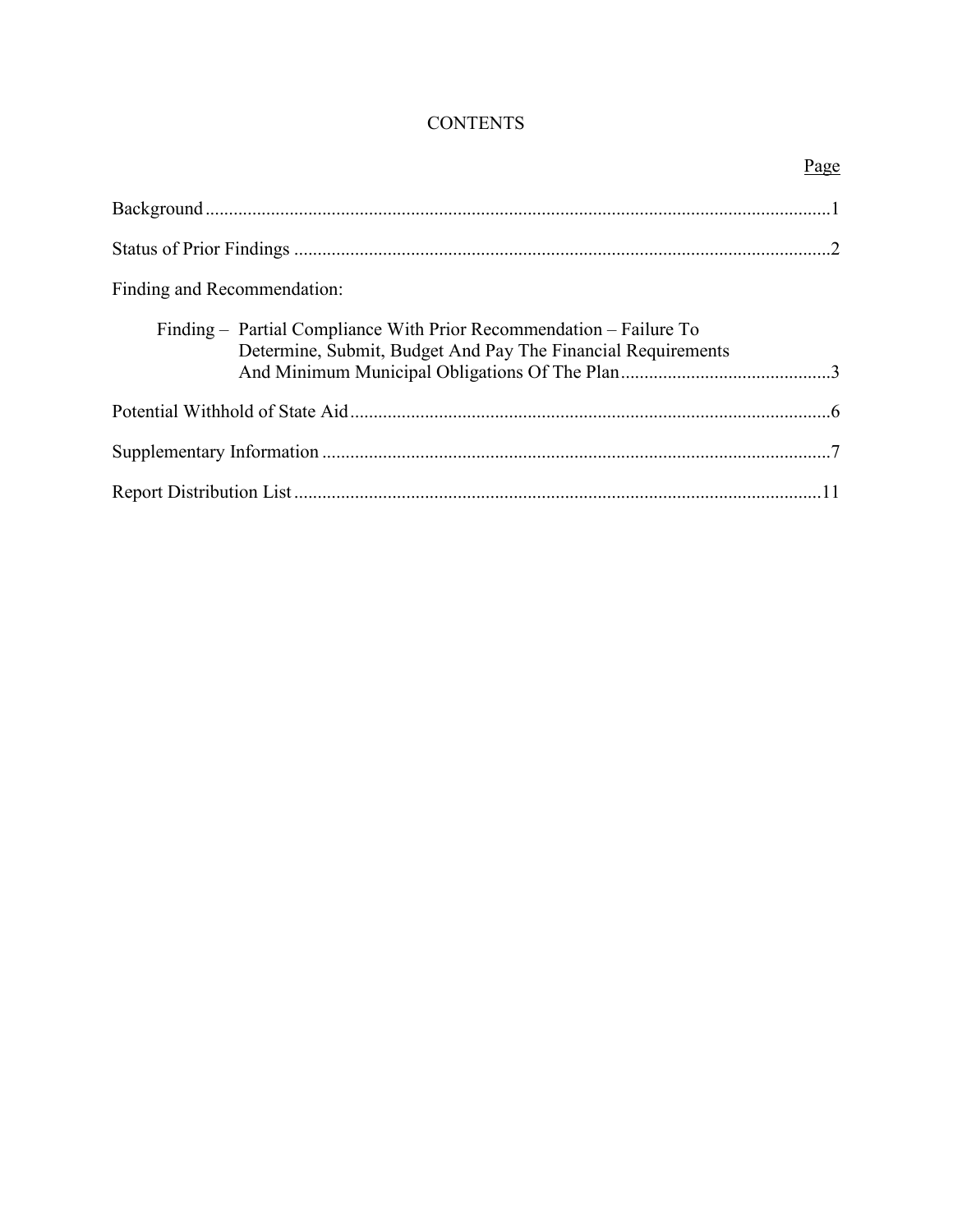#### **BACKGROUND**

On December 18, 1984, the Pennsylvania Legislature adopted the Municipal Pension Plan Funding Standard and Recovery Act (P.L. 1005, No. 205, as amended, 53 P.S. § 895.101 et seq.). The Act established mandatory actuarial reporting and funding requirements and a uniform basis for the distribution of state aid to Pennsylvania's public pension plans.

Annual state aid allocations are provided from a 2 percent foreign (out-of-state) casualty insurance premium tax, a portion of the foreign (out-of-state) fire insurance tax designated for paid firefighters and any investment income earned on the collection of these taxes. Generally, municipal pension plans established prior to December 18, 1984, are eligible for state aid. For municipal pension plans established after that date, the sponsoring municipality must fund the plan for three plan years before it becomes eligible for state aid. In accordance with Act 205, a municipality's annual state aid allocation cannot exceed its actual pension costs.

In addition to Act 205, the Verona Borough Police Pension Plan is also governed by implementing regulations published at Title 16, Part IV of the Pennsylvania Code and applicable provisions of various other state statutes including, but not limited to, the following:

Act 600 - Police Pension Fund Act, Act of May 29, 1956 (P.L. 1804, No. 600), as amended, 53 P.S. § 767 et seq.

The Verona Borough Police Pension Plan is a single-employer defined benefit pension plan locally controlled by the provisions of Ordinance No. 05-16, and a separately executed plan agreement, effective March 1, 2016, adopted pursuant to Act 600. The plan is also affected by the provisions of collective bargaining agreements between the borough and its police officers. The plan was established August 1, 1957. Active members are not required to contribute to the plan. As of December 31, 2019, the plan had 3 active members and 4 retirees receiving pension benefits from the plan.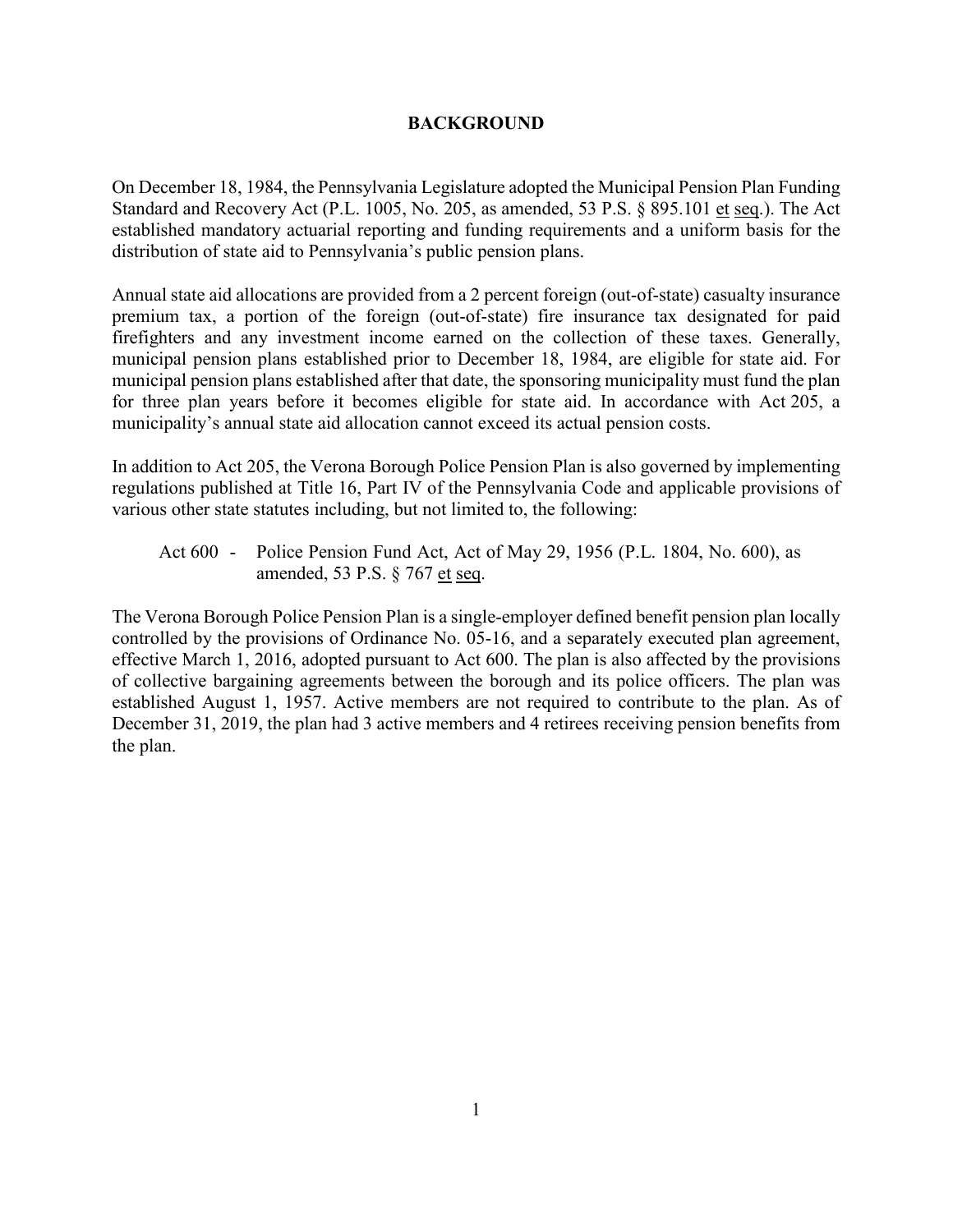## VERONA BOROUGH POLICE PENSION PLAN STATUS OF PRIOR FINDINGS

## Compliance With Prior Recommendation

Verona Borough has complied with the prior recommendation concerning the following:

∙ Failure To File Certification Form AG 385 Resulting In An Underpayment Of State Aid

The borough filed the necessary documentation and subsequently received its 2016 and 2017 state aid allocations during October and December 2017, accordingly. In addition, borough officials complied with the instructions that accompany Certification Form AG 385s and accurately reported the required pension data during the current audit period.

## Partial Compliance With Prior Recommendation

Verona Borough has partially complied with the prior recommendations concerning the following:

∙ Failure To Determine, Submit, Budget And Pay The Financial Requirements And Minimum Municipal Obligation Of The Plan

The borough determined and paid its outstanding 2016 and 2017 MMOs with interest; however, the municipality failed to properly submit, budget and pay its 2019 and 2020 MMOs as further discussed in the finding and recommendation contained in this audit.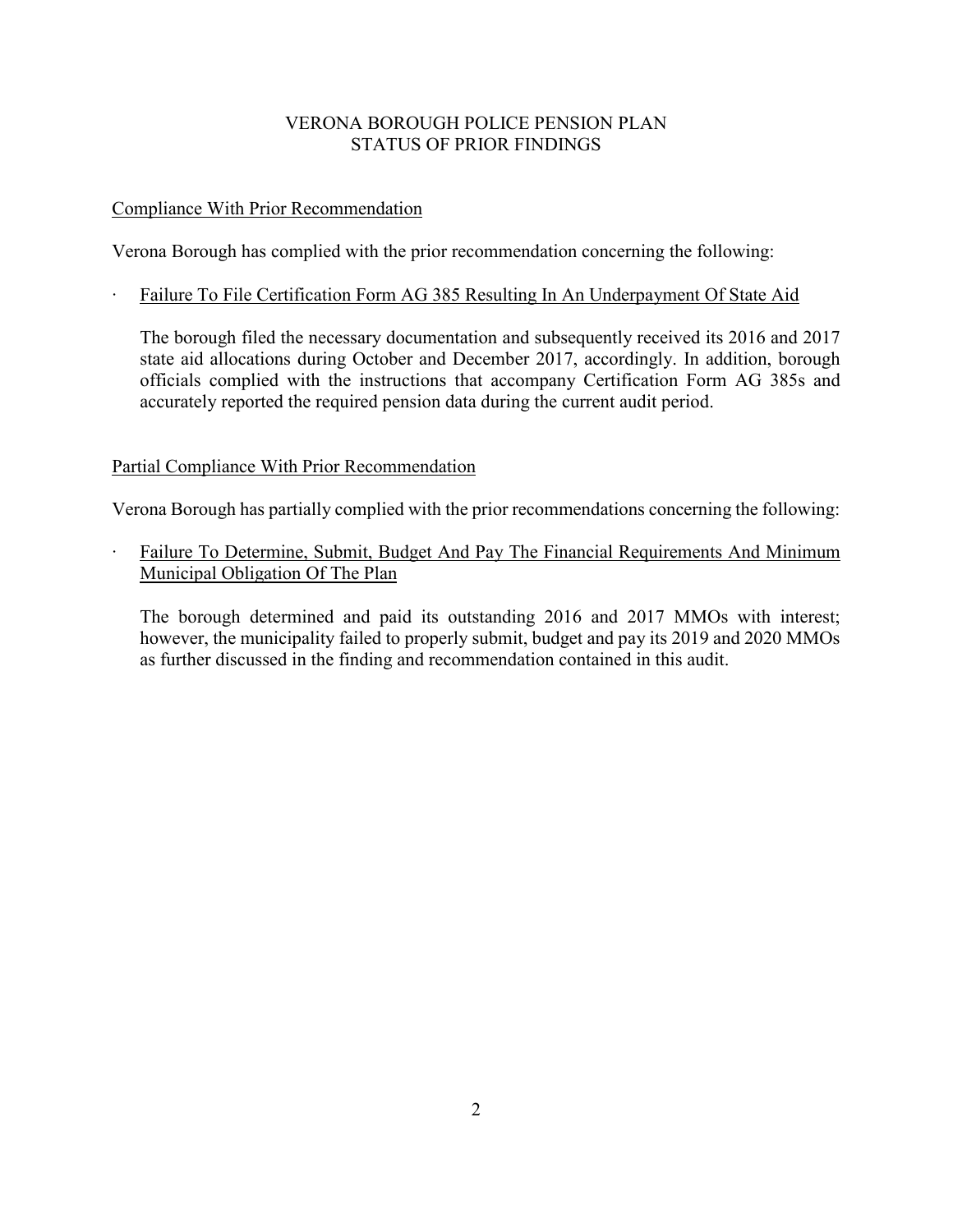#### VERONA BOROUGH POLICE PENSION PLAN FINDING AND RECOMMENDATION

## **Finding – Partial Compliance With Prior Recommendation – Failure To Determine, Submit, Budget And Pay The Financial Requirement And Minimum Municipal Obligations (FRP-MMOs) Of The Plan**

Condition: As disclosed in the Status of Prior Finding section of this report, the borough partially complied with the prior recommendation by determining and depositing its outstanding 2016 and 2017 MMOs with interest. In addition, the borough determined its FRP-MMOs for the years 2018, 2019 and 2020. However, the municipality again failed to submit, budget and pay the MMO's due the pension plan for the years 2019 and 2020. As a result, the borough's 2019 MMO in the amount of \$41,086 and the 2020 MMO in the amount of \$45,088 were not paid as required by Act 205 and remain outstanding as of the date of this report.

Criteria: With regard to the FRP, Section 302(b) of Act 205 states, in part:

Annually, the chief administrative officer of the pension plan shall determine the financial requirements of the pension plan for the following plan year.

With regard to the MMO, Section 302(c) of Act 205 states, in part:

Annually, the chief administrative officer of the pension plan shall determine the minimum obligation of the municipality with respect to the pension plan for the following plan year.

Further, Section 304 of Act 205 states, in part:

The chief administrative officer of each pension plan shall submit the financial requirements of the pension plan and the minimum obligation of the municipality with respect to the pension plan, with appropriate documenting detail, to the governing body of the municipality on or before the last business day in September, annually.

With regard to budgeting the MMO, Section 302(d) of Act 205 states:

Annually, the municipality shall provide for the full amount of the minimum obligation of the municipality in the budget of the municipality. The minimum obligation of the municipality shall be payable to the pension plan from the revenue of the municipality.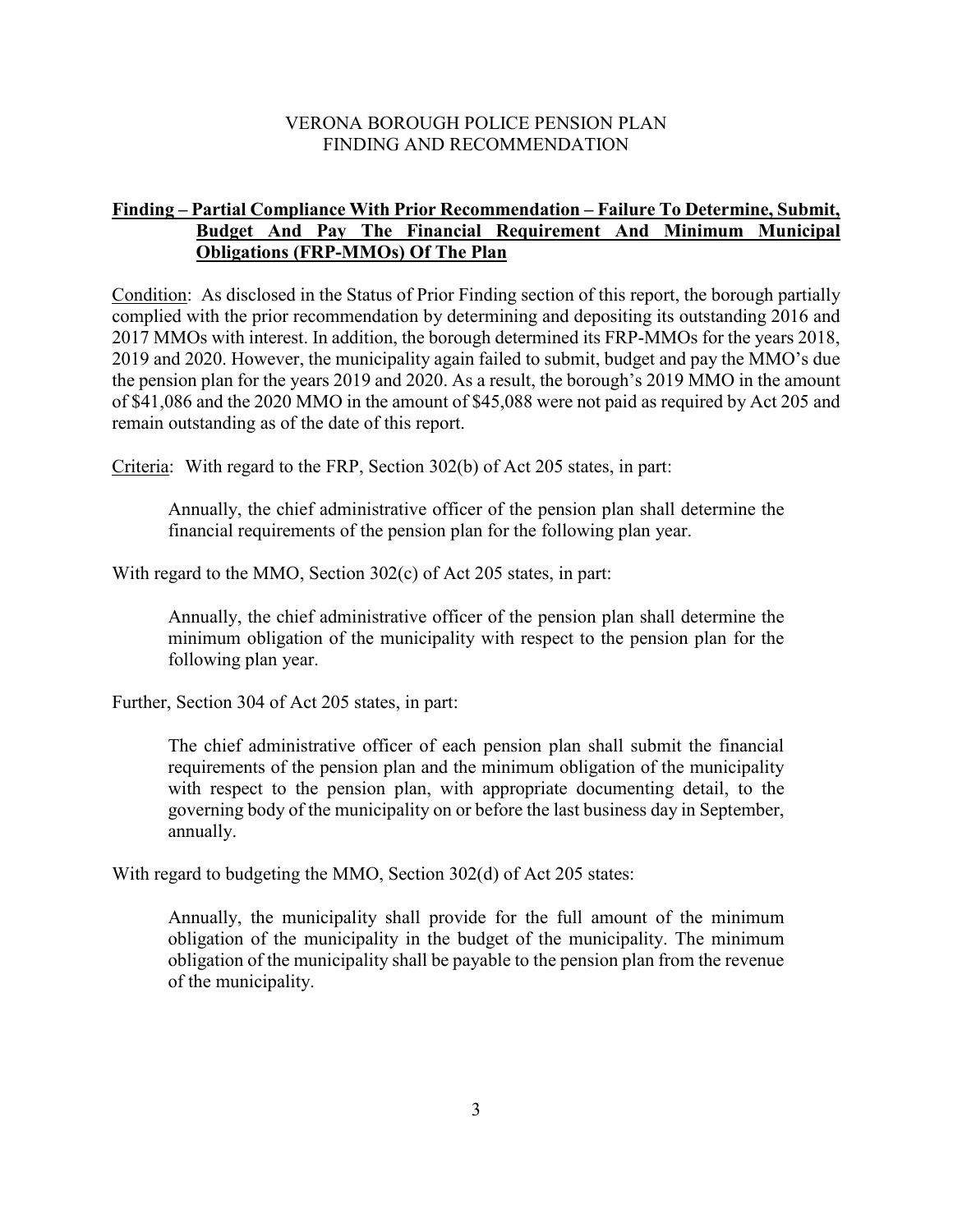#### VERONA BOROUGH POLICE PENSION PLAN FINDING AND RECOMMENDATION

#### **Finding – (Continued)**

Furthermore, Section 302(e) of Act 205 states:

Any amount of the minimum obligation of the municipality which remains unpaid as of December 31 of the year in which the minimum obligation is due shall be added to the minimum obligation of the municipality for the following year, with interest from January 1 of the year in which the minimum obligation was first due until the date the payment is paid at a rate equal to the interest assumption used for the actuarial valuation report or the discount rate applicable to treasury bills issued by the Department of Treasury of the United States with a six-month maturity as of the last business day in December of the plan year in which the obligation was due, whichever is greater, expressed as a monthly rate and compounded monthly.

Cause: Plan officials did not comply with the Act 205 requirements due to a recent turnover in plan officials responsible for administration of the plan. Additionally, the borough lacked adequate procedures to ensure adherence with Act 205 funding requirements and compliance with the prior recommendation.

Effect: The proper determination and submission of the plan's FRP and MMO ensures plan officials can properly allocate the necessary resources to the pension plan for the upcoming year. The failure to properly budget and pay the MMO could result in the plan not having adequate resources to meet current and future benefit obligations to its members.

Due to the municipality's failure to pay the 2019 and 2020 MMOs by their respective December 31, deadlines, the municipality must add the outstanding 2019 and 2020 MMOs to the current year's MMO and include interest, as required by Act 205.

Furthermore, the borough's future state aid allocations may be withheld until the finding recommendation is complied with.

Recommendation: We recommend that the municipality pay the outstanding MMOs due the pension plan for the years 2019 and 2020, with interest, in accordance with Section 302(e) of Act 205. A copy of the interest calculation must be maintained by the borough for examination during our next audit of the plan. In addition, we recommend that in the future, municipal officials provide for the plan's MMO in the annual municipal budget.

Furthermore, we recommend that plan officials establish and implement written procedures to assist them in complying with Act 205 reporting and funding requirements.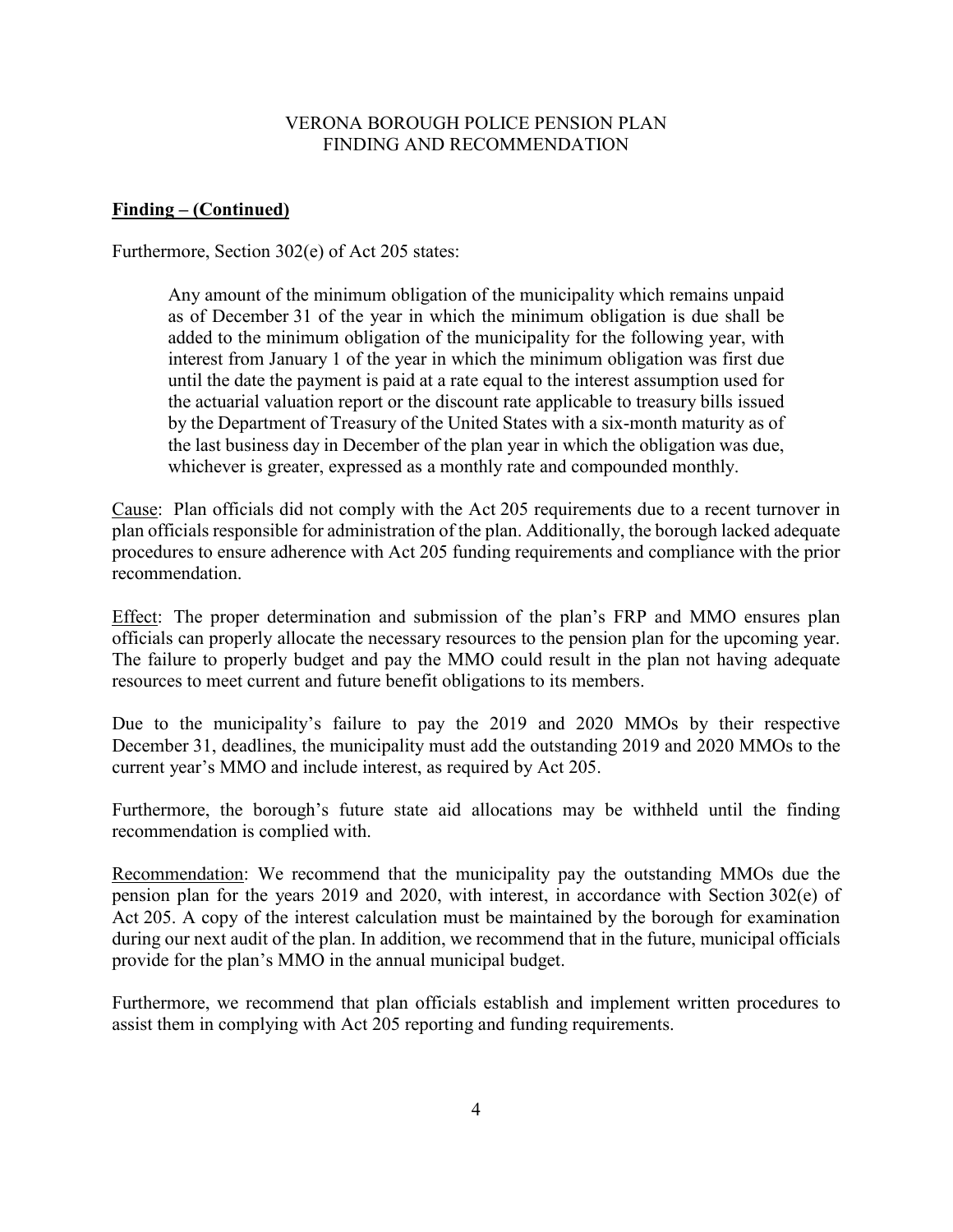#### VERONA BOROUGH POLICE PENSION PLAN FINDING AND RECOMMENDATION

## **Finding – (Continued)**

Management's Response: Municipal officials agreed with the finding without exception.

Auditor's Conclusion: We are concerned that the municipality has not fully complied with the prior audit recommendation and encourage compliance at the earliest opportunity to do so. The Department previously issued an Order To Show Cause (OTS) in 2018 pursuant to the borough's failure to comply with the prior audit recommendation. Since the borough has provided evidence of payments of the 2016 and 2017 MMO's, the borough's 2018, 2019 and 2020 state aid will be released. However, the OTC will remain in place and the borough's 2021 state aid allocation, and all future state aid allocations, will be withheld unless and until the borough submits evidence of compliance with the aforementioned recommendation to fully fund the plan's outstanding 2019 and 2020 MMOs, accordingly.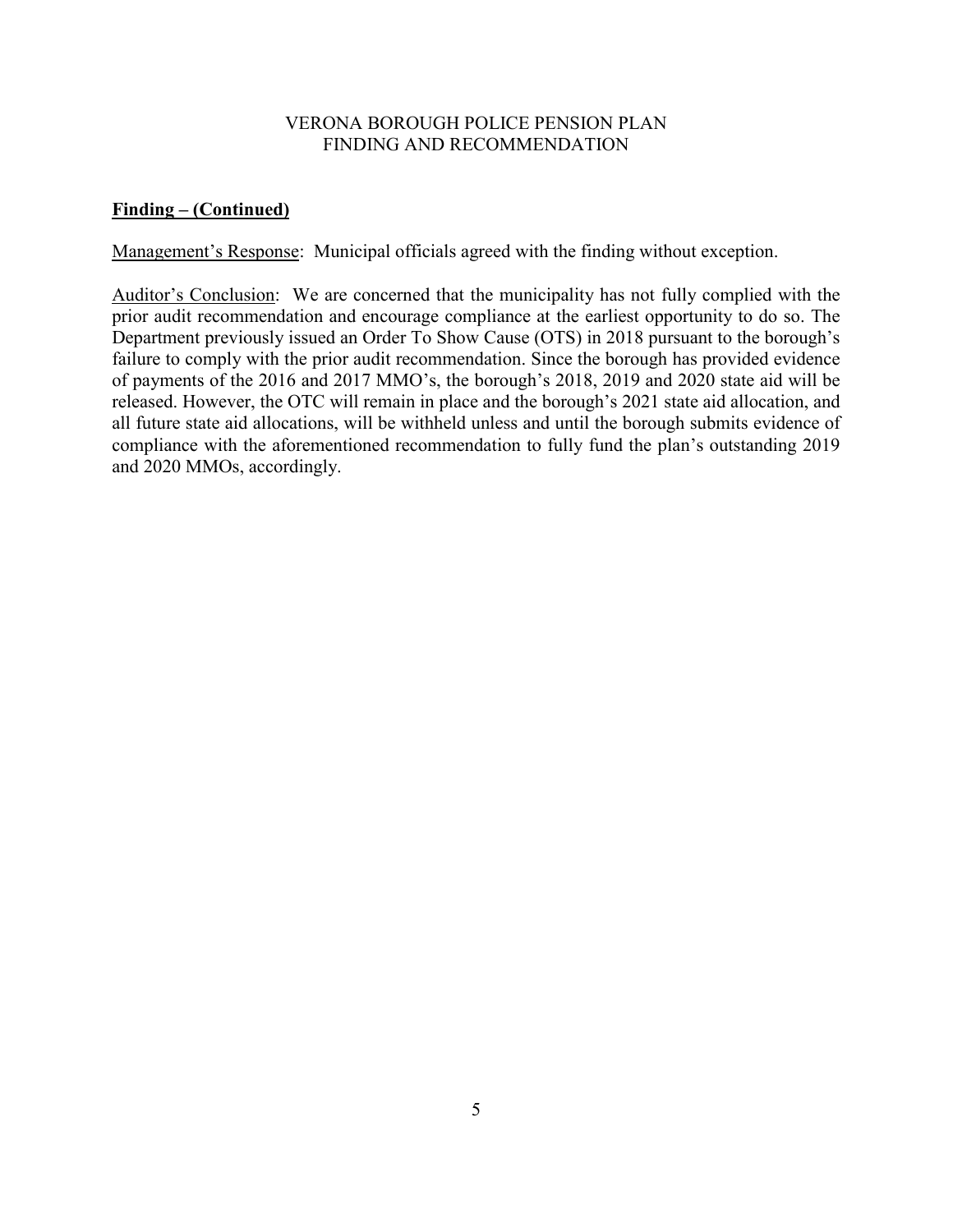#### VERONA BOROUGH POLICE PENSION PLAN POTENTIAL WITHHOLD OF STATE AID

As disclosed earlier in the finding and recommendation, the 2018 Order To Show Cause will remain in place and may lead to a total withholding of state aid in the future unless that finding is corrected. However, such action will not be considered if sufficient written documentation is provided to verify compliance with this department's recommendation. Such documentation should be submitted to: Department of the Auditor General, Bureau of Municipal Pension & Liquor Control Audits, 314 Finance Building, Harrisburg, PA 17120.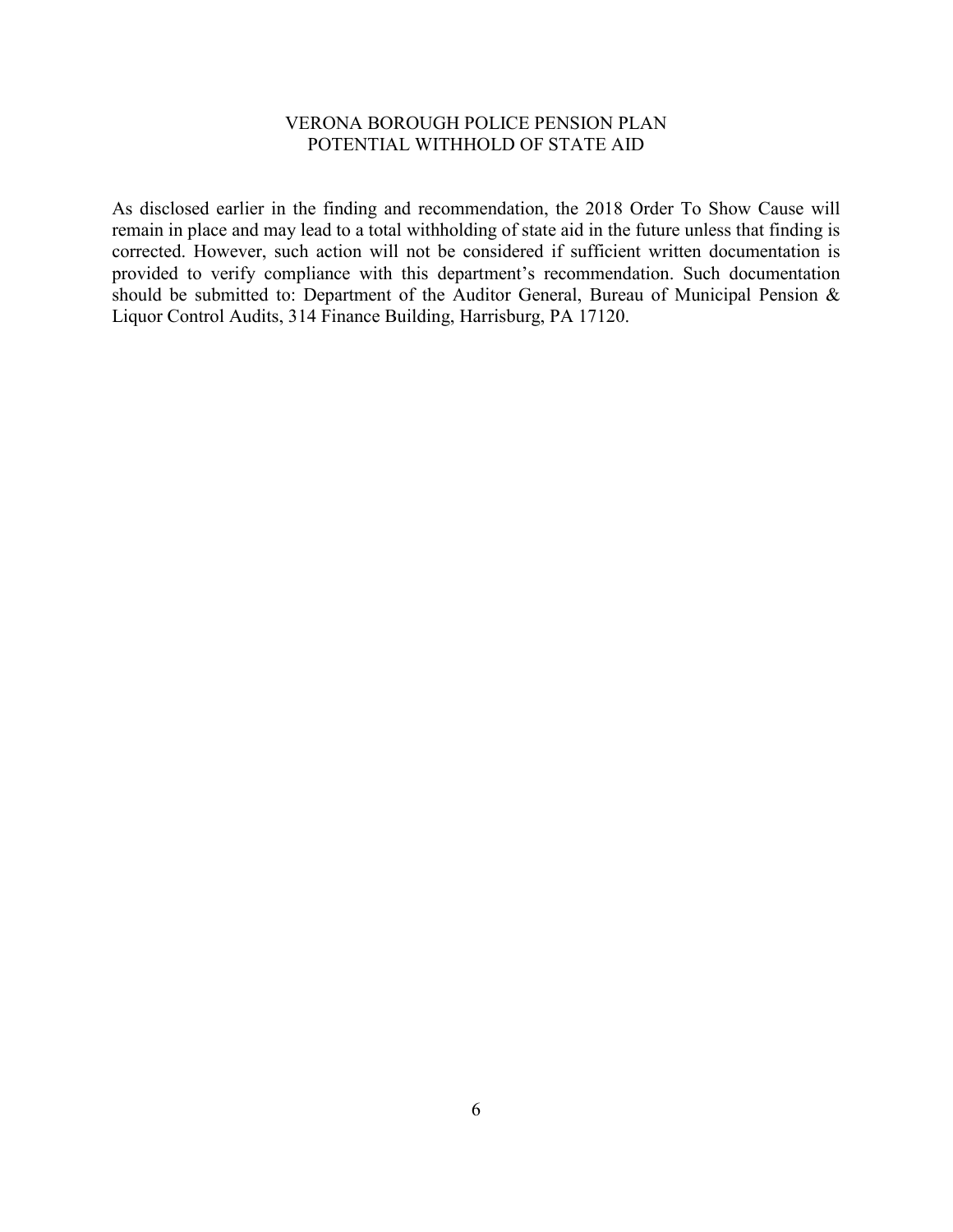#### VERONA BOROUGH POLICE PENSION PLAN SUPPLEMENTARY INFORMATION (UNAUDITED)

#### SCHEDULE OF FUNDING PROGRESS

Historical trend information about the plan is presented herewith as supplementary information. It is intended to help users assess the plan's funding status on a going-concern basis, assess progress made in accumulating assets to pay benefits when due, and make comparisons with other state and local government retirement systems.

The actuarial information is required by Act 205 biennially. The historical information, beginning as of January 1, 2015, is as follows:

|                | $\left(1\right)$ | (2)           | (3)          | $\left( 4\right)$ |
|----------------|------------------|---------------|--------------|-------------------|
|                |                  |               | Unfunded     |                   |
|                |                  | Actuarial     | (Assets in   |                   |
|                |                  | Accrued       | Excess of)   |                   |
|                | Actuarial        | Liability     | Actuarial    |                   |
| Actuarial      | Value of         | $(AAL)$ -     | Accrued      | Funded            |
| Valuation      | Assets           | Entry Age     | Liability    | Ratio             |
| Date           | (a)              | (b)           | $(b) - (a)$  | (a)/(b)           |
| $01 - 01 - 15$ | \$<br>315,968    | \$<br>382,475 | \$<br>66,507 | 82.6%             |
| $01 - 01 - 17$ | 339,095          | 456,375       | 117,280      | 74.3%             |
| $01 - 01 - 19$ | 371,602          | 480,296       | 108,694      | 77.4%             |

Note: The market values of the plan's assets at 01-01-15, 01-01-17 and 01-01-19 have been adjusted to reflect the smoothing of gains and/or losses over a 4-year averaging period, which will be limited to a maximum of 120 percent and a minimum of 80 percent of the fair market value of assets. This method will lower contributions in years of less than expected returns and increase contributions in years of greater than expected returns. The net effect over long periods of time is to have less variance in contribution levels from year to year.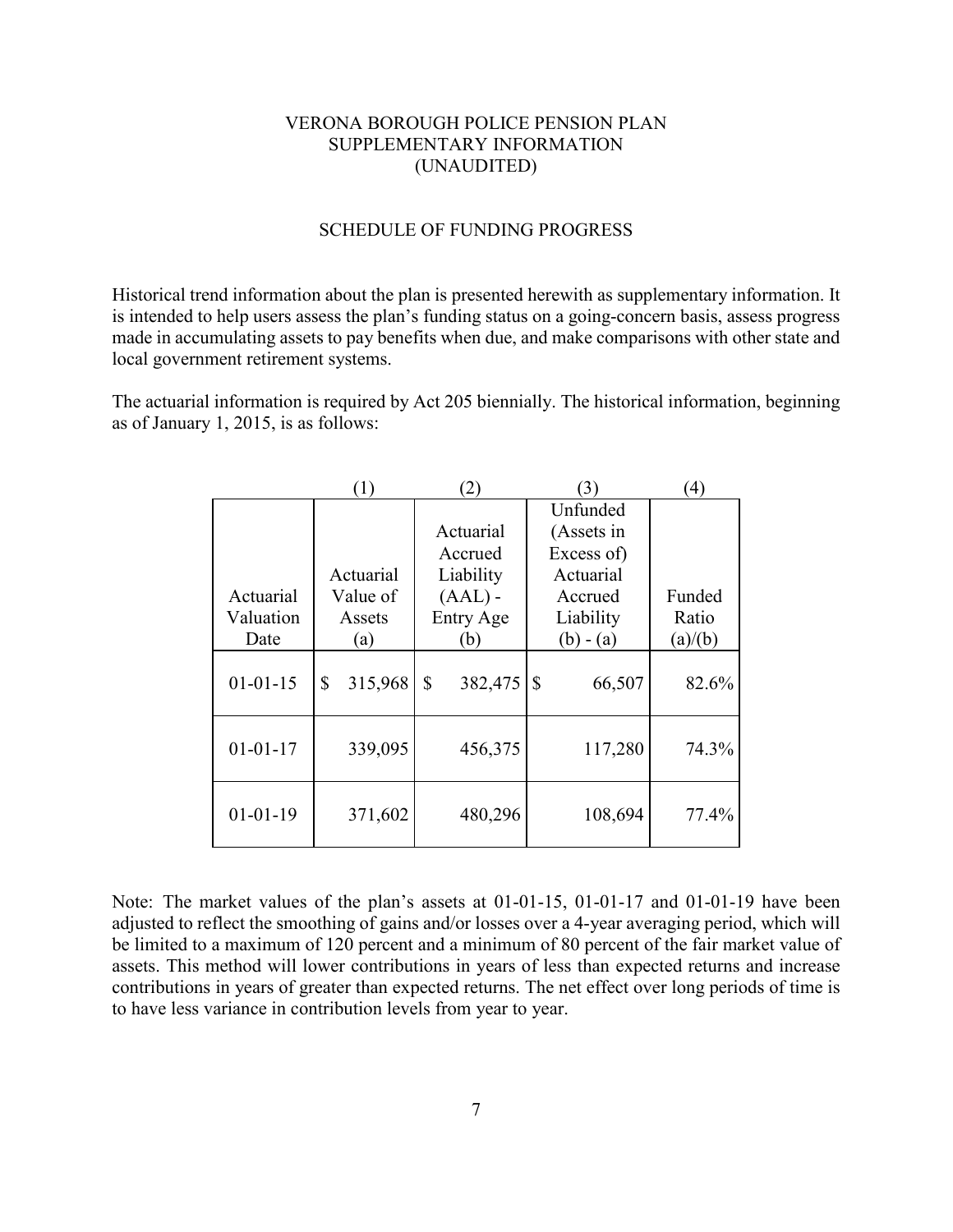#### VERONA BOROUGH POLICE PENSION PLAN SUPPLEMENTARY INFORMATION (UNAUDITED)

The comparability of trend information is affected by changes in actuarial assumptions, benefit provisions, actuarial funding methods, accounting policies, and other changes. Those changes usually affect trends in contribution requirements and in ratios that use the actuarial accrued liability as a factor.

Analysis of the dollar amount of the actuarial value of assets, actuarial accrued liability, and unfunded (assets in excess of) actuarial accrued liability in isolation can be misleading. Expressing the actuarial value of assets as a percentage of the actuarial accrued liability (Column 4) provides one indication of the plan's funding status on a going-concern basis. Analysis of this percentage, over time, indicates whether the system is becoming financially stronger or weaker. Generally, the greater this percentage, the stronger the plan.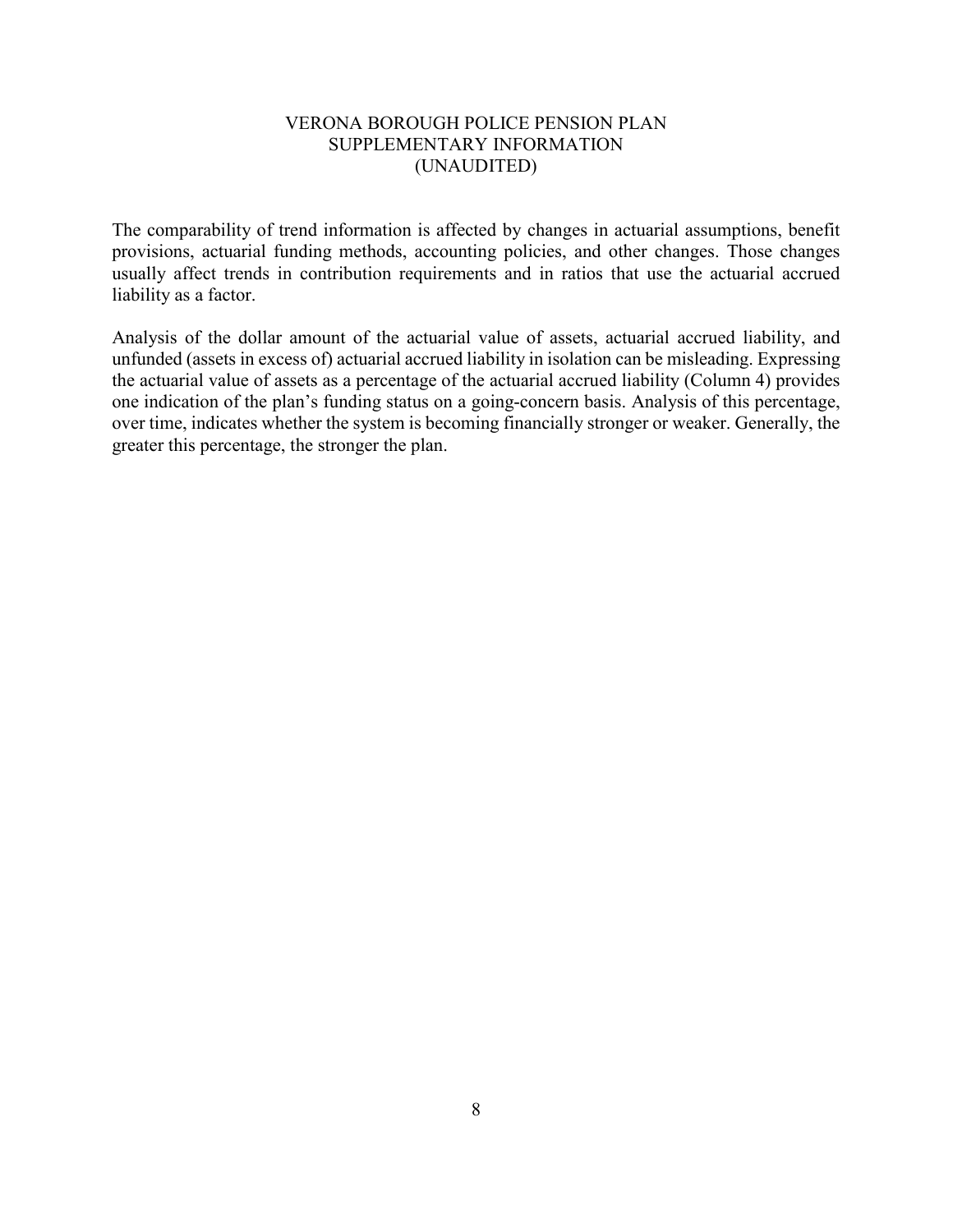## VERONA BOROUGH POLICE PENSION PLAN SUPPLEMENTARY INFORMATION (UNAUDITED)

## SCHEDULE OF CONTRIBUTIONS FROM EMPLOYER AND OTHER CONTRIBUTING ENTITIES

| Year Ended December 31 | <b>Annual Required Contribution</b> | Percentage Contributed |
|------------------------|-------------------------------------|------------------------|
| 2014                   | \$<br>19,109                        | 123.6%                 |
| 2015                   | 27,845                              | 100.0%                 |
| 2016                   | 27,916                              | 124.1%                 |
| 2017                   | 34,639                              | 100.0%                 |
| 2018                   | 35,377                              | 100.0%                 |
| 2019                   | 41,086                              | $\ast$                 |

*\* Refer to the finding and recommendation of this report.*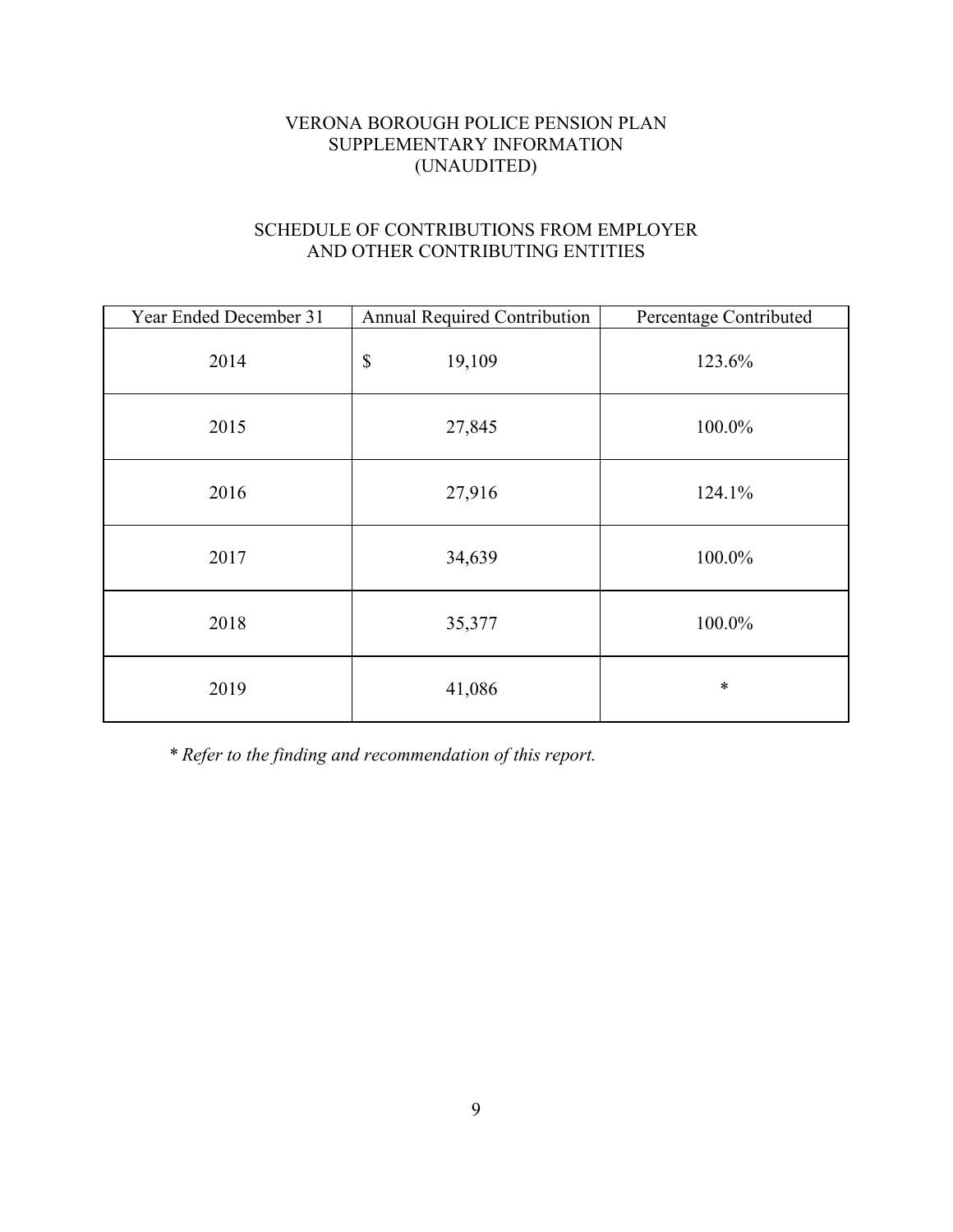## VERONA BOROUGH POLICE PENSION PLAN SUPPLEMENTARY INFORMATION NOTES TO SUPPLEMENTARY SCHEDULES (UNAUDITED)

The information presented in the supplementary schedules was determined as part of the actuarial valuation at the date indicated. Additional information as of the latest actuarial valuation date follows:

| Actuarial valuation date      | January 1, 2019                                                                                                                                            |
|-------------------------------|------------------------------------------------------------------------------------------------------------------------------------------------------------|
| Actuarial cost method         | Entry age normal                                                                                                                                           |
| Amortization method           | Level dollar                                                                                                                                               |
| Remaining amortization period | 14 years                                                                                                                                                   |
| Asset valuation method        | 4-year smoothing - the actuarial<br>value of assets will be limited to a<br>maximum of 120% and a minimum<br>of 80% of the fair market value of<br>assets. |
| Actuarial assumptions:        |                                                                                                                                                            |
| Investment rate of return     | 6.75%                                                                                                                                                      |
| Projected salary increases    | 4.75%                                                                                                                                                      |